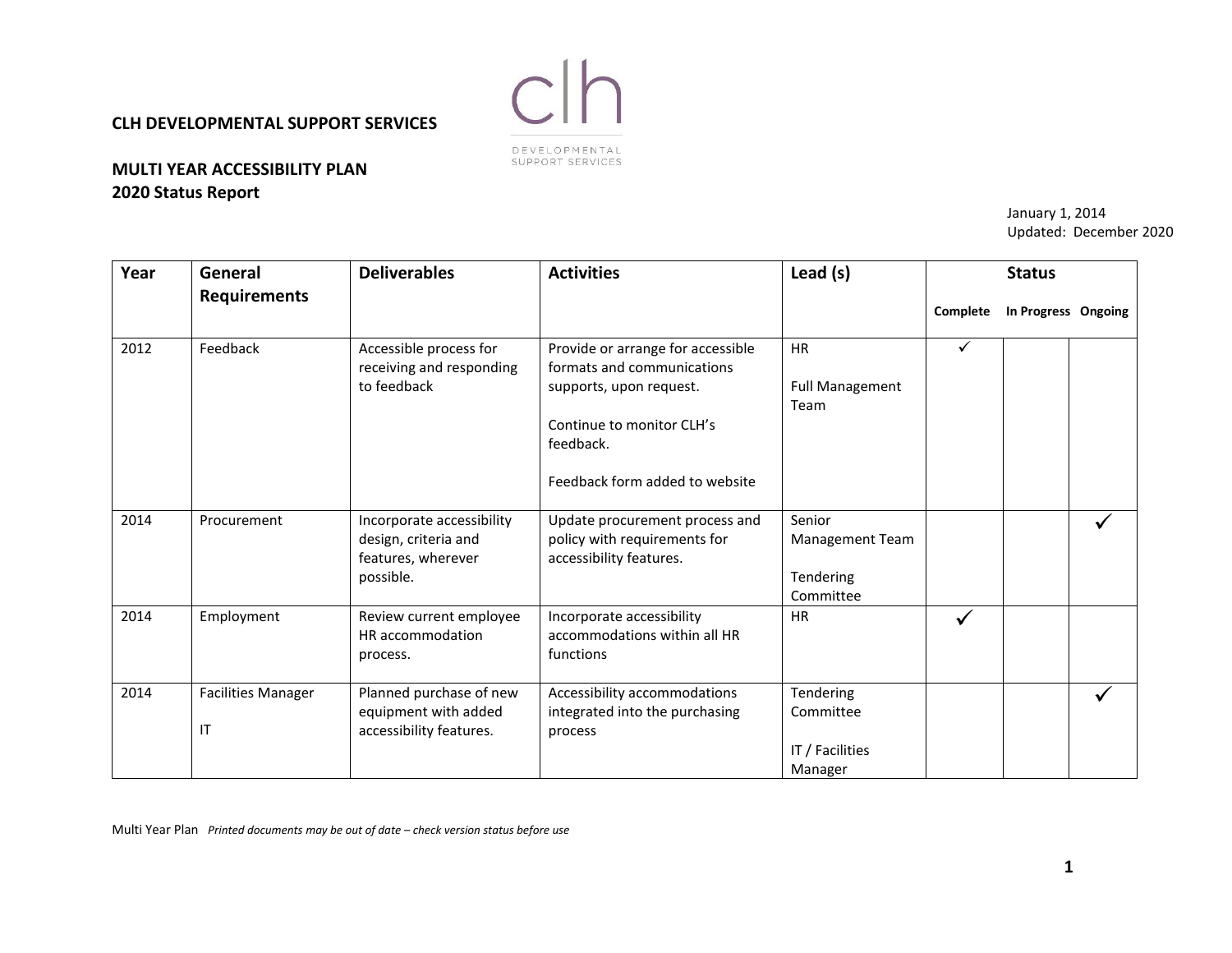| Year | General                       | <b>Deliverables</b>                                                                                                                                     | <b>Activities</b>                                                                                                                                                                                             | Lead (s)                               | <b>Status</b> |                     |  |  |
|------|-------------------------------|---------------------------------------------------------------------------------------------------------------------------------------------------------|---------------------------------------------------------------------------------------------------------------------------------------------------------------------------------------------------------------|----------------------------------------|---------------|---------------------|--|--|
|      | <b>Requirements</b>           |                                                                                                                                                         |                                                                                                                                                                                                               |                                        | Complete      | In Progress Ongoing |  |  |
| 2014 | Recruitment                   | Enhance accessibility of<br>job application process.                                                                                                    | Accessibility accommodations<br>integrated into the application<br>process.<br>All postings indicate<br>accommodation is available and<br>contact information                                                 | <b>HR</b>                              | ✓             |                     |  |  |
| 2014 | Recruitment                   | Notify all applicants being<br>interviewed that CLH<br>provides accommodations,<br>in a manner that takes into<br>account their disabilities.           | Applicants contacted for an<br>interview, are notified that<br>accommodations are available<br>upon request, and in a manner that<br>takes into account the applicant's<br>accessibility needs.               | <b>Full Management</b><br>Team         | ✓             |                     |  |  |
| 2014 | <b>Accessibility Policies</b> | Develop, implement,<br>revise and maintain<br>policies that outline CLH's<br>activities to meet the IASR<br>requirements and become<br>more accessible. | Policies to be reviewed and<br>updated.<br>Ensure documents are in accessible<br>digital format<br>Continue to develop strategy to<br>communicate and improve policies<br>for staff, volunteers and students. | <b>HR</b><br>Senior<br>Management Team | $\checkmark$  |                     |  |  |
| 2014 | Multi Year Plan.              | Create 5 year plan<br>outlining strategic<br>direction to prevent and<br>remove barriers, post plan<br>and make accessible.                             | Multi-year plan prepared and<br>vetted<br>Plan posted and made accessible<br>Receive regular input.<br>Prepare status report on portions<br>of the plan that are completed or                                 | Full Management<br>Team                |               |                     |  |  |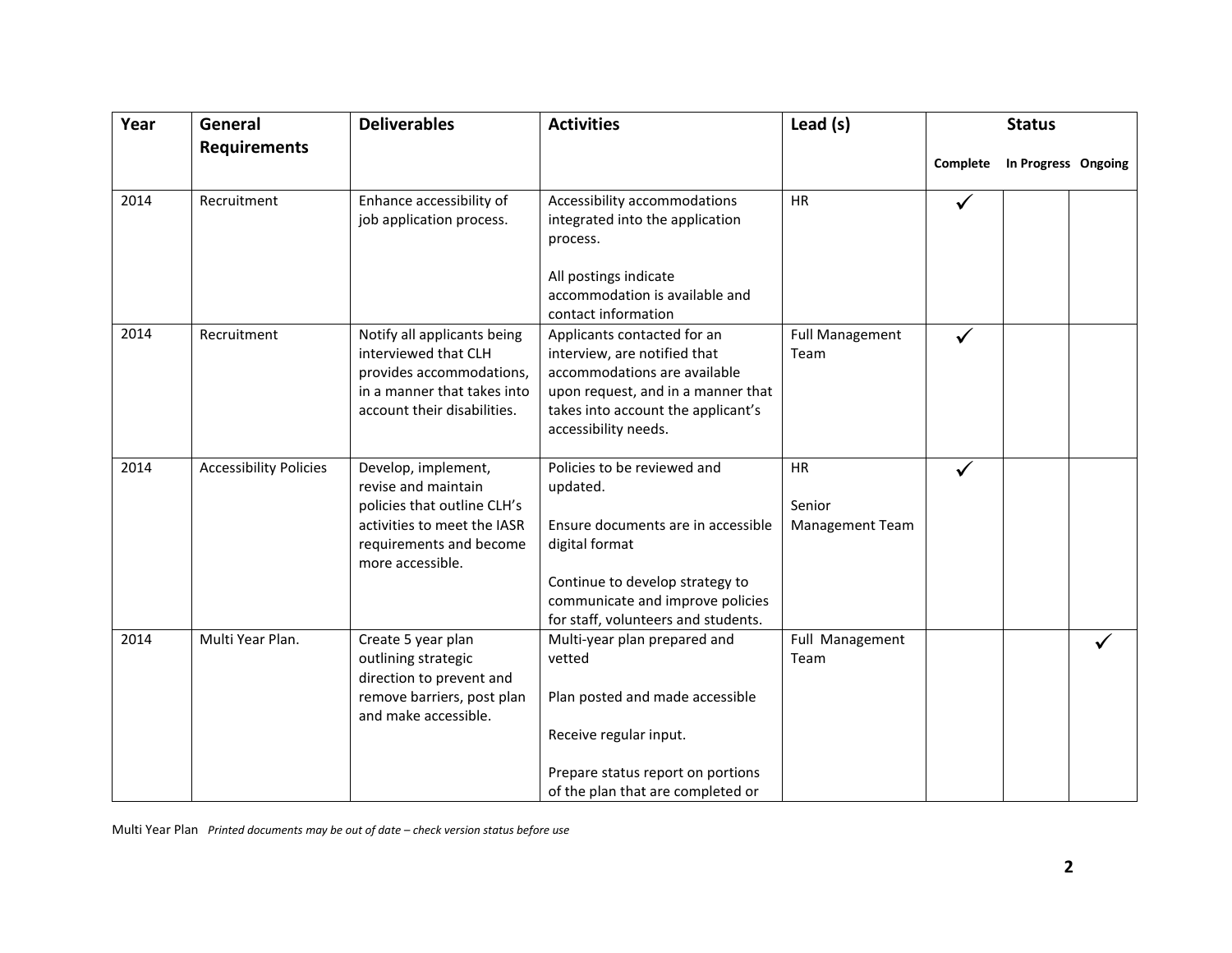| Year | General                            | <b>Deliverables</b>                                                                                                                                    | <b>Activities</b>                                                                                                                                                                                                                         | Lead (s)                                                                                            | <b>Status</b> |                     |  |
|------|------------------------------------|--------------------------------------------------------------------------------------------------------------------------------------------------------|-------------------------------------------------------------------------------------------------------------------------------------------------------------------------------------------------------------------------------------------|-----------------------------------------------------------------------------------------------------|---------------|---------------------|--|
|      | <b>Requirements</b>                |                                                                                                                                                        |                                                                                                                                                                                                                                           |                                                                                                     | Complete      | In Progress Ongoing |  |
|      |                                    |                                                                                                                                                        | being implemented at least<br>annually                                                                                                                                                                                                    |                                                                                                     |               |                     |  |
| 2014 | <b>Accessibility Plans</b>         | a) Annual Status Report<br>b) Status Report on<br>website                                                                                              | Prepare an annual status report on<br>the progress of measures taken to<br>implement Accessibility.<br>Post the status report on CLH's<br>website, and provide the report in<br>an accessible format upon request.                        | HR collects data<br>and writes report<br>for posting.<br>2021-2026 Multi-<br>year plan<br>developed |               |                     |  |
| 2014 | Offer of Employment                | At the offer of<br>employment, successful<br>applicants must be notified<br>of CLH's policies of<br>accommodation.                                     | Offers of employment to successful<br>applicants includes notification of<br>CLH's policies of accommodation<br>Newly hired employees are advised<br>that accommodations are available<br>upon request during orientation                 | <b>HR</b>                                                                                           |               |                     |  |
| 2014 | Informing Employees<br>of Supports | CLH will provide its up-to-<br>date policies on<br>disabilities and<br>information on its supports<br>as soon as practicable after<br>their employment | Employees are informed of CLH's<br>policies and the supports it<br>provides to employees with<br>disabilities prior to commencing<br>employment<br>Employees are notified whenever<br>there is a change to policies or<br>accommodations. | <b>HR</b><br><b>Full Management</b><br>Team                                                         |               |                     |  |
| 2015 | Training                           | Enhance AODA and<br>accessibility awareness                                                                                                            | Continue to update and review<br>AODA polices in line with changing<br>needs.                                                                                                                                                             | <b>Full Management</b><br>Team                                                                      |               |                     |  |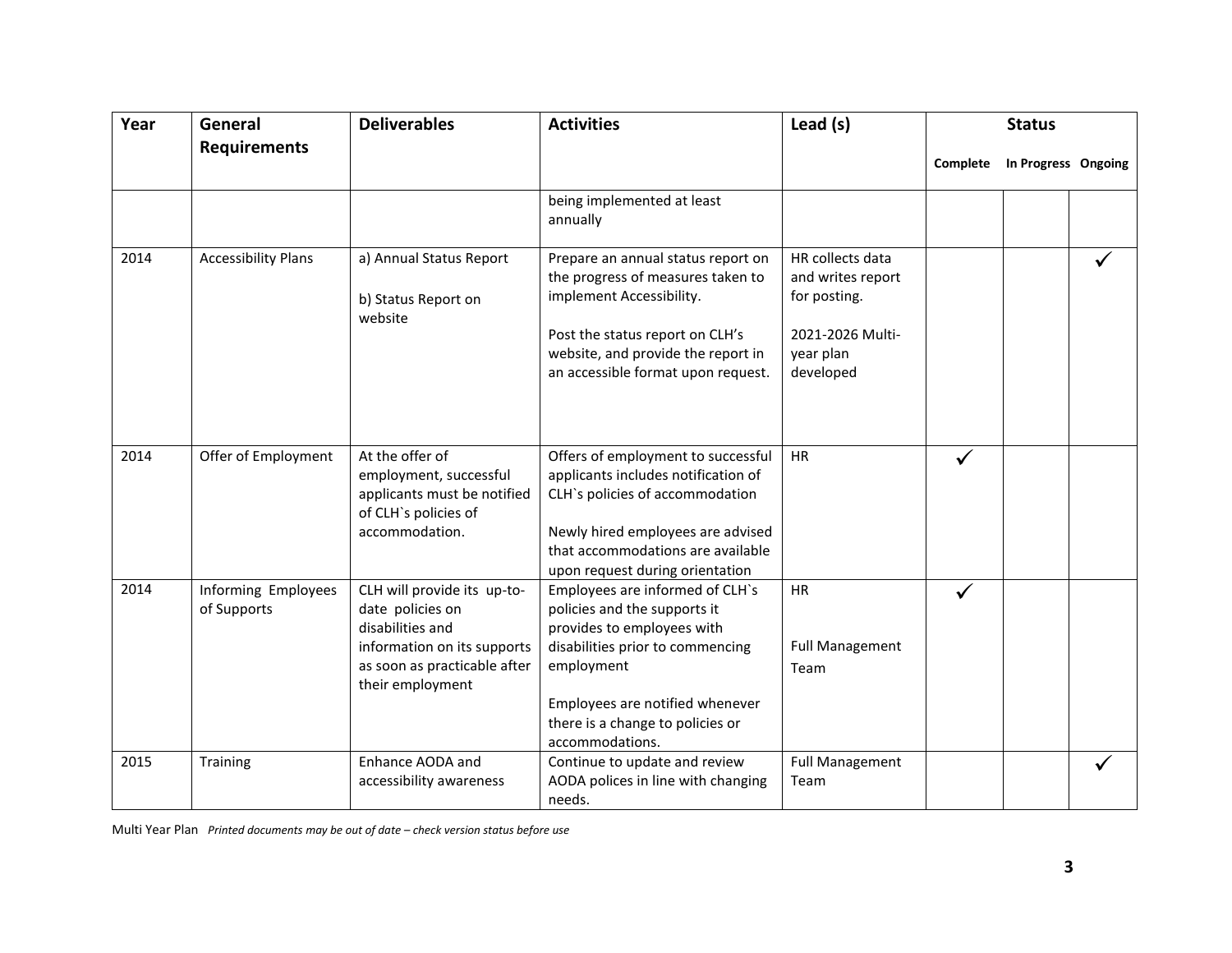| Year | General                               | <b>Deliverables</b>                                                                                                                                                                                                                                                                                               | <b>Activities</b>                                                                                                                                                                      | Lead (s)                                    | <b>Status</b> |                     |  |  |
|------|---------------------------------------|-------------------------------------------------------------------------------------------------------------------------------------------------------------------------------------------------------------------------------------------------------------------------------------------------------------------|----------------------------------------------------------------------------------------------------------------------------------------------------------------------------------------|---------------------------------------------|---------------|---------------------|--|--|
|      | <b>Requirements</b>                   |                                                                                                                                                                                                                                                                                                                   |                                                                                                                                                                                        |                                             | Complete      | In Progress Ongoing |  |  |
| 2015 | Training                              | Apply Human Rights Code<br>to the AODA                                                                                                                                                                                                                                                                            | Incorporate into current Customer<br><b>Service Regulation Training</b>                                                                                                                | <b>HR</b>                                   |               |                     |  |  |
| 2015 | <b>Return to Work</b><br>Process      | CLH will revise, update and<br>document the steps in a<br>return to work process<br>where absenteeism is due<br>to a disability that requires<br>disability-related<br>accommodations.<br>This process does not<br>replace or override any<br>other return to work<br>process created by or<br>under any statute. | Steps to the return to work process<br>are revised, updated and<br>documented for occupational and<br>non occupational injuries and<br>illnesses.                                      | <b>HR</b><br>Managers<br>Supervisors        | $\checkmark$  |                     |  |  |
| 2015 | Performance<br>Management             | Consider IAPs and<br>accessibility, and<br>improving employee<br>performance, productivity<br>and effectiveness for<br>Performance management                                                                                                                                                                     | IAPS, accessibility and activities<br>related to assessing and improving<br>employee performance,<br>productivity and effectiveness are<br>considered during performance<br>management | <b>HR</b><br><b>Managers</b><br>Supervisors | $\checkmark$  |                     |  |  |
| 2015 | Career Development<br>and Advancement | Consider accessibility<br>needs and IAPs for career<br>development and<br>advancement; greater<br>responsibilities at current<br>position; moving to a<br>position higher in pay,<br>level, or responsibilities; or<br>any combination.                                                                           | Accessibility needs and IAPs are<br>taken into account for career<br>development and advancement of<br>employees with disabilities.                                                    | <b>Full Management</b><br>Team              | $\checkmark$  |                     |  |  |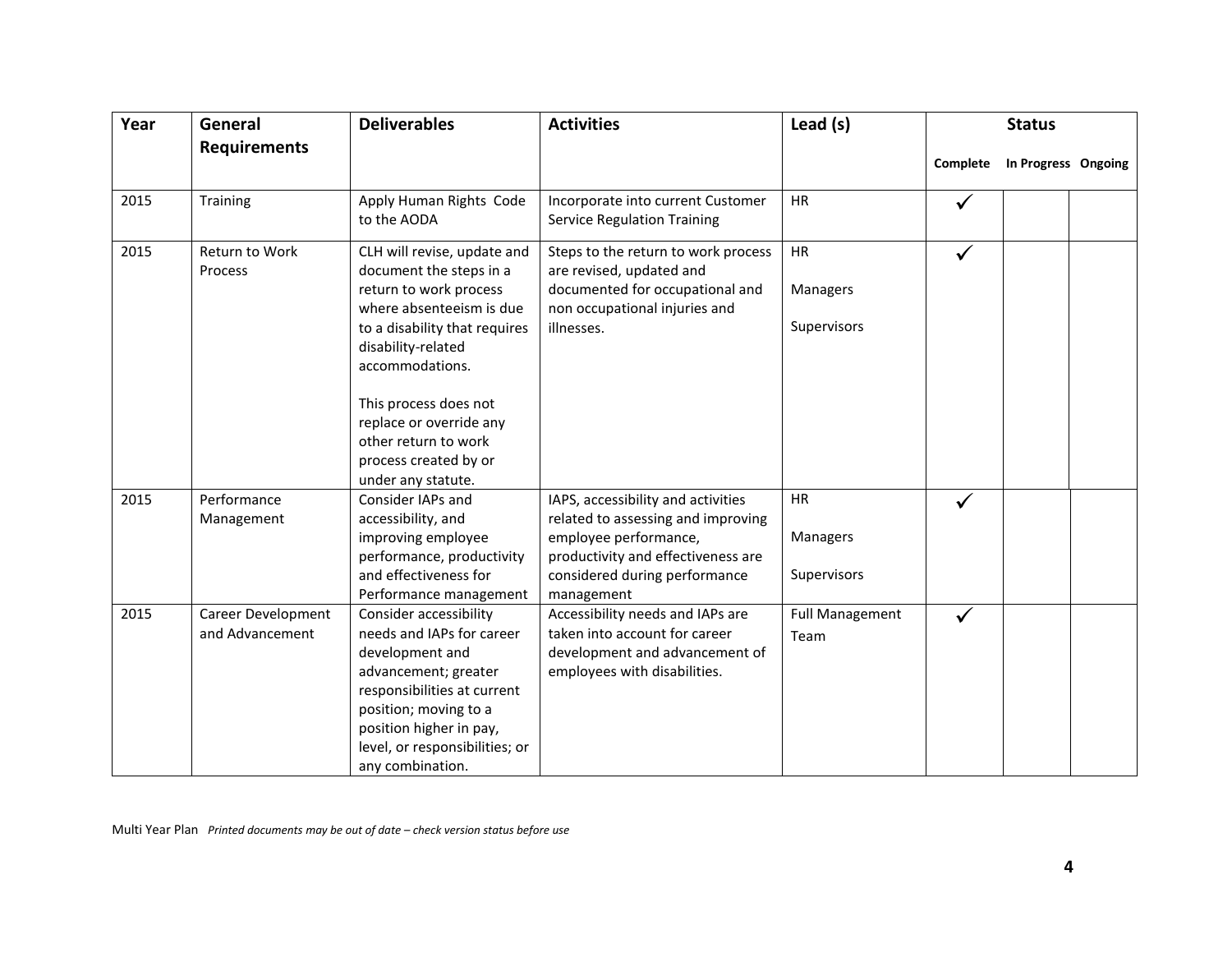| Year | General                                              | <b>Deliverables</b>                                                                                                                                                             | <b>Activities</b>                                                                                                                                                                                                                                                                                                                                                                                                                                               | Lead (s)                                                            | <b>Status</b>   |                     |  |  |
|------|------------------------------------------------------|---------------------------------------------------------------------------------------------------------------------------------------------------------------------------------|-----------------------------------------------------------------------------------------------------------------------------------------------------------------------------------------------------------------------------------------------------------------------------------------------------------------------------------------------------------------------------------------------------------------------------------------------------------------|---------------------------------------------------------------------|-----------------|---------------------|--|--|
|      | <b>Requirements</b>                                  |                                                                                                                                                                                 |                                                                                                                                                                                                                                                                                                                                                                                                                                                                 |                                                                     | <b>Complete</b> | In Progress Ongoing |  |  |
| 2015 | Redeployment                                         | <b>Consider accessibility</b><br>needs and IAPs when:<br>redeploying; reassignment<br>and/or when a job or<br>location changes.                                                 | Accessibility needs and IAPs are<br>taken into account when deploying<br>employees with disabilities.                                                                                                                                                                                                                                                                                                                                                           | HR<br>Managers<br>Supervisors                                       | ✓               |                     |  |  |
| 2016 | <b>Emergency Response</b><br>Information             | Individualized workplace<br>emergency response<br>information (IWRI)                                                                                                            | Information is provided at the<br>commencement of employment as<br>part of the HR orientation<br>HR reviews the IWRI and ensures<br>accommodation needs<br>HR issues memo to all employees<br>annually.<br>Safety Coordinator and Supervisor<br>explore emergency procedures for<br>location and integrates employee<br>accommodation as required<br>Safety Coordinator and Facilities<br>Manager review location<br>emergency plans annually or as<br>required | HR<br>Safety Coordinator<br>Supervisor<br><b>Facilities Manager</b> | $\checkmark$    |                     |  |  |
| 2016 | Accessible formats<br>and communications<br>supports | Formats and<br>communication supports<br>that ensure existing<br>feedback processes are<br>accessible to people with<br>disabilities and to make<br>sure all publicly available | Provide or arrange for supports,<br>upon request and in consultation<br>with the person.<br>Notify the public about accessible<br>formats and communication<br>supports. Examples:<br>• HTML and Word<br>• Braille                                                                                                                                                                                                                                              | <b>Full Management</b><br>Team                                      | $\checkmark$    |                     |  |  |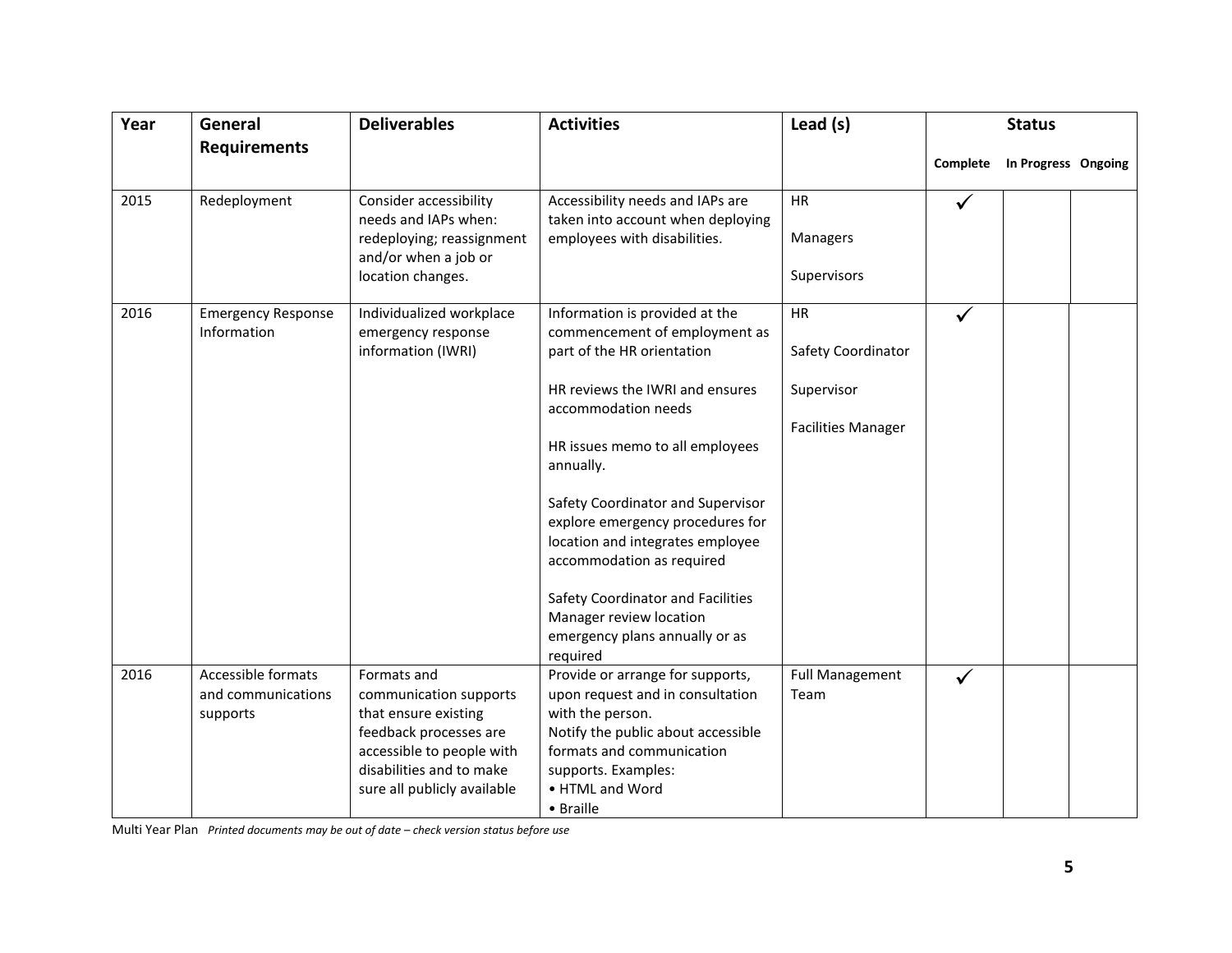| Year | General                                             | <b>Deliverables</b>                                                                                                                                                                                                             | <b>Activities</b>                                                                                                                                                                                                                                                                                                                                                                 | Lead (s)                       | <b>Status</b> |                              |  |  |
|------|-----------------------------------------------------|---------------------------------------------------------------------------------------------------------------------------------------------------------------------------------------------------------------------------------|-----------------------------------------------------------------------------------------------------------------------------------------------------------------------------------------------------------------------------------------------------------------------------------------------------------------------------------------------------------------------------------|--------------------------------|---------------|------------------------------|--|--|
|      | <b>Requirements</b>                                 |                                                                                                                                                                                                                                 |                                                                                                                                                                                                                                                                                                                                                                                   |                                |               | Complete In Progress Ongoing |  |  |
|      |                                                     | information is made<br>accessible upon request.                                                                                                                                                                                 | • Audio formats<br>• Large print<br>• Text transcripts<br>• Reading information aloud<br>• Written notes<br>• Note taker or communication<br>assistant<br>• Captioning or audio description<br>• Assistive listening systems<br>• Augmentative communication<br>methods<br>(letter, word or picture boards;<br>speaking devices)<br>• Sign language<br>• Repeating, or clarifying |                                |               |                              |  |  |
| 2016 | Website                                             | Websites and web content<br>conform to the World<br>Wide Web Consortium<br>Web Content Accessibility<br>Guidelines (WCAG) 2.0,<br>starting at Level A and<br>increasing to Level AA by<br>2021.                                 | Website will implement the WCAG<br>2.0, Level A with their next update.                                                                                                                                                                                                                                                                                                           | IT                             | $\checkmark$  |                              |  |  |
| 2016 | Accessible formats<br>and communication<br>supports | Consult with employees on<br>the provision and<br>suitability of accessible<br>formats and<br>communication supports<br>for information needed to<br>perform their duties,<br>which are generally<br>available to all employees | Employees are consulted on their<br>needs for accessible formats and<br>communication supports.                                                                                                                                                                                                                                                                                   | <b>Full Management</b><br>Team | $\checkmark$  |                              |  |  |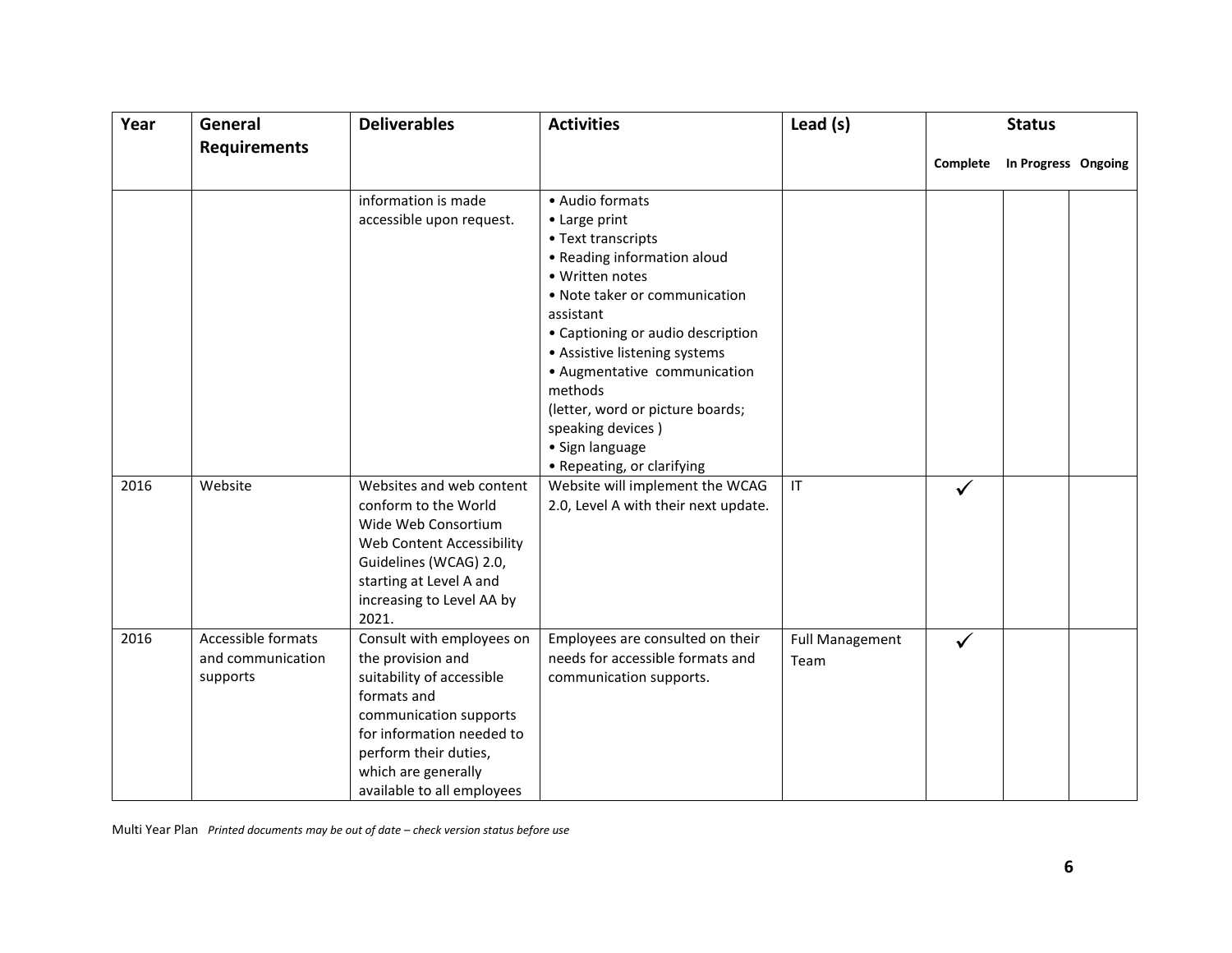| Year | General                                                         | <b>Deliverables</b>                                                                                                                                                                                                                                                                                                                                                                                                                                                                                                        | <b>Activities</b>                          | Lead (s)                 | <b>Status</b> |                              |  |
|------|-----------------------------------------------------------------|----------------------------------------------------------------------------------------------------------------------------------------------------------------------------------------------------------------------------------------------------------------------------------------------------------------------------------------------------------------------------------------------------------------------------------------------------------------------------------------------------------------------------|--------------------------------------------|--------------------------|---------------|------------------------------|--|
|      | <b>Requirements</b>                                             |                                                                                                                                                                                                                                                                                                                                                                                                                                                                                                                            |                                            |                          |               | Complete In Progress Ongoing |  |
| 2016 | Documented<br>Individual<br><b>Accommodation Plans</b><br>(IAP) | CLH develops and has a<br>written process for the<br>development of<br>documented IAPs for<br>employees, which includes<br>Employee<br>1.<br>participation in<br>developing IAP.<br>Employee assessment.<br>2.<br>CLH's privacy of<br>3.<br>information protocol.<br><b>Updating schedule</b><br>4.<br>and protocols for IAPs.<br>Protocols on<br>5.<br>informing employees<br>why an employee's<br>request for an IAP is<br>denied,<br>Protocol for providing<br>6.<br>the IAP in an<br>appropriate accessible<br>format. | Protocols are developed and<br>documented. | HR                       | $\checkmark$  |                              |  |
| 2016 | An Individual<br><b>Accommodation Plan</b><br>(IAP) shall:      | If requested, provide<br>a.<br>information on<br>accessible formats and<br>communication<br>supports<br>If required, include<br>b.<br>individualized<br>workplace emergency<br>response information<br>Identify other<br>c.<br>accommodations.                                                                                                                                                                                                                                                                             |                                            | <b>HR</b><br>Supervisors | $\checkmark$  |                              |  |